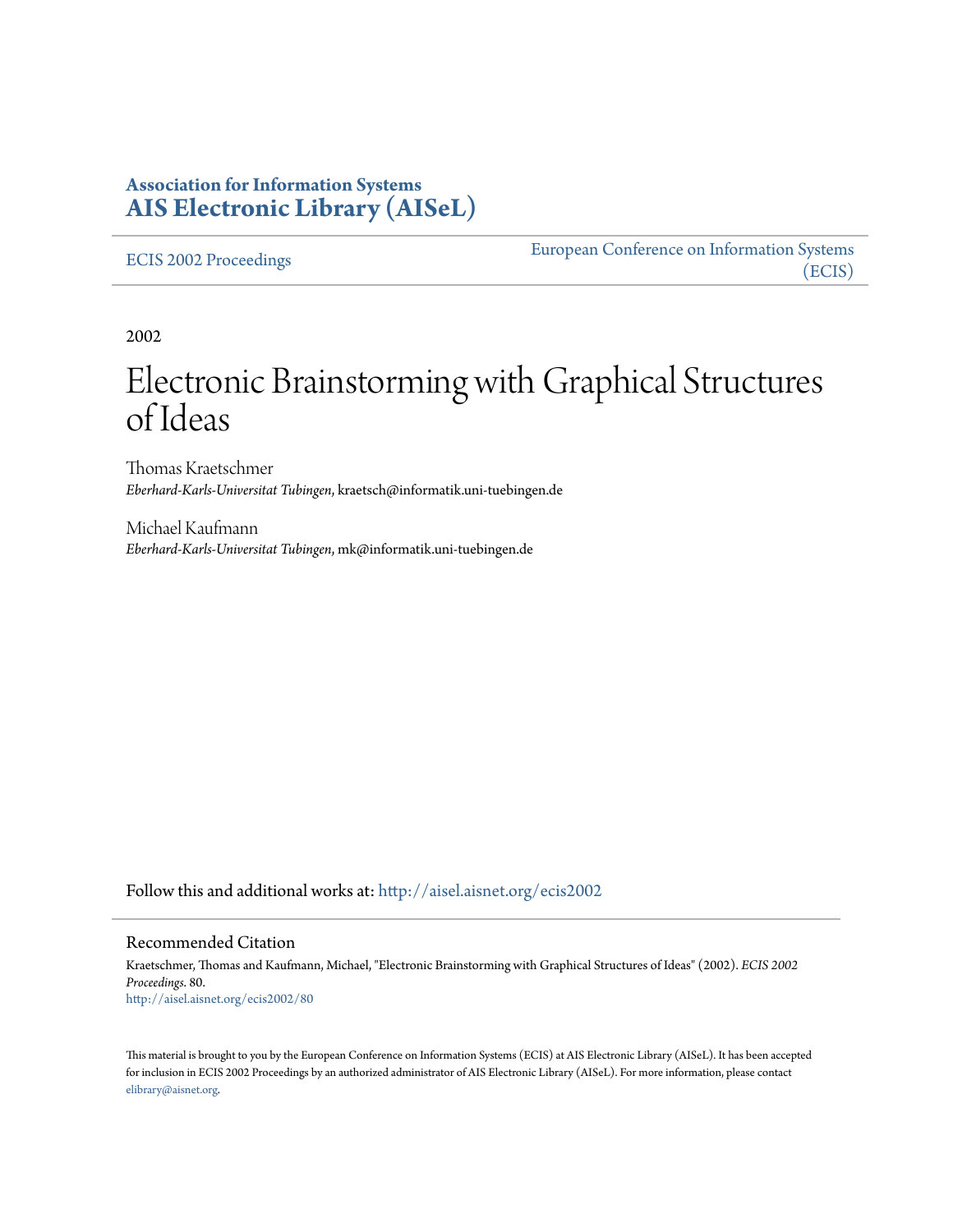# <span id="page-1-0"></span>**ELECTRONIC BRAINSTORMING WITH GRAPHICAL STRUCTURES OF IDEAS**

#### *Thomas Kratschmer and Michael Kaufmann ¨*

*Wilhelm-Schickard-Institut fur Informatik ¨ Universitat T ¨ ubingen, Sand 13, 72026 T ¨ ubingen, Germany ¨* kraetsch / mk@informatik.uni-tuebingen.de

# **ABSTRACT**

*Group brainstorming is a very popular technique for the creation of ideas, although the state of the art in psychological research backs from this kind of brainstorming. Electronic brainstorming overcomes some of the drawbacks and regains some value. Unfortunately, the electronic brainstorming still is in infantile state and lacks some modern techniques which may make the whole approach more effective. On a wellfounded psychological background, we present a new tool for effective electronic group brainstorming which is designed according to modern information technology.*

# **1 INTRODUCTION AND PREVIOUS WORK**

In 1957, when Osborn [\[11\]](#page-10-0) developed the idea-generation technique brainstorming, he claimed that brainstorming groups could generate more ideas than the same number of individuals working separately without communication. Contrary to this view, the first study on brainstorming by Taylor, Berry, and Block [\[16\]](#page-11-1) showed that nominal groups, i.e. pooling the ideas of individuals working separately, outperformed the interacting groups. Diehl and Ziegler [\[2\]](#page-10-1) pointed out that four decades of research failed to prove the superiority of group brainstorming. Despite this empirical evidence of the technique's ineffectiveness, brainstorming seems to have gained considerable popularity in managerial practice and management textbooks [\[9\]](#page-10-2).

With the occurrence of networked microcomputers during the 1980s, electronic brainstorming has received growing popularity. With electronic brainstorming face-to-face communication is substituted by computer-mediated communication. Although research on electronic brainstorming has revealed strong evidence that the new variation overcomes some of the deficits of face-to-face brainstorming  $[7]$ , the current situation is not satisfying. Jonas and Linneweh criticize that the tools for electronic brainstorming are still not developed in detail, but purely technologically oriented [\[3\]](#page-10-4). This indicates that the main challenge with electronic brainstorming is the interaction of information technology with social science. In [\[9\]](#page-10-2), Connolly describes various aspects making this interaction difficult, including:

*Different time frames.* Technology develops and changes quickly and a new brainstorming tool can be realized within months, while the time frame for empirical research is more in years.

*Demand for special research methodologies.* Traditional research methodologies are too slow and expensive to guide technology in real time.

Despite these difficulties, we present a new tool for electronic brainstorming that is based on a wellfounded psychological background and uses modern software technology. With this approach, the tool is both a proper aid for brainstorming groups and, perhaps more importantly, a groundwork for empirical research, as the flexible software architecture ensures simple adjustments for manipulating variables in empirical evaluation.

120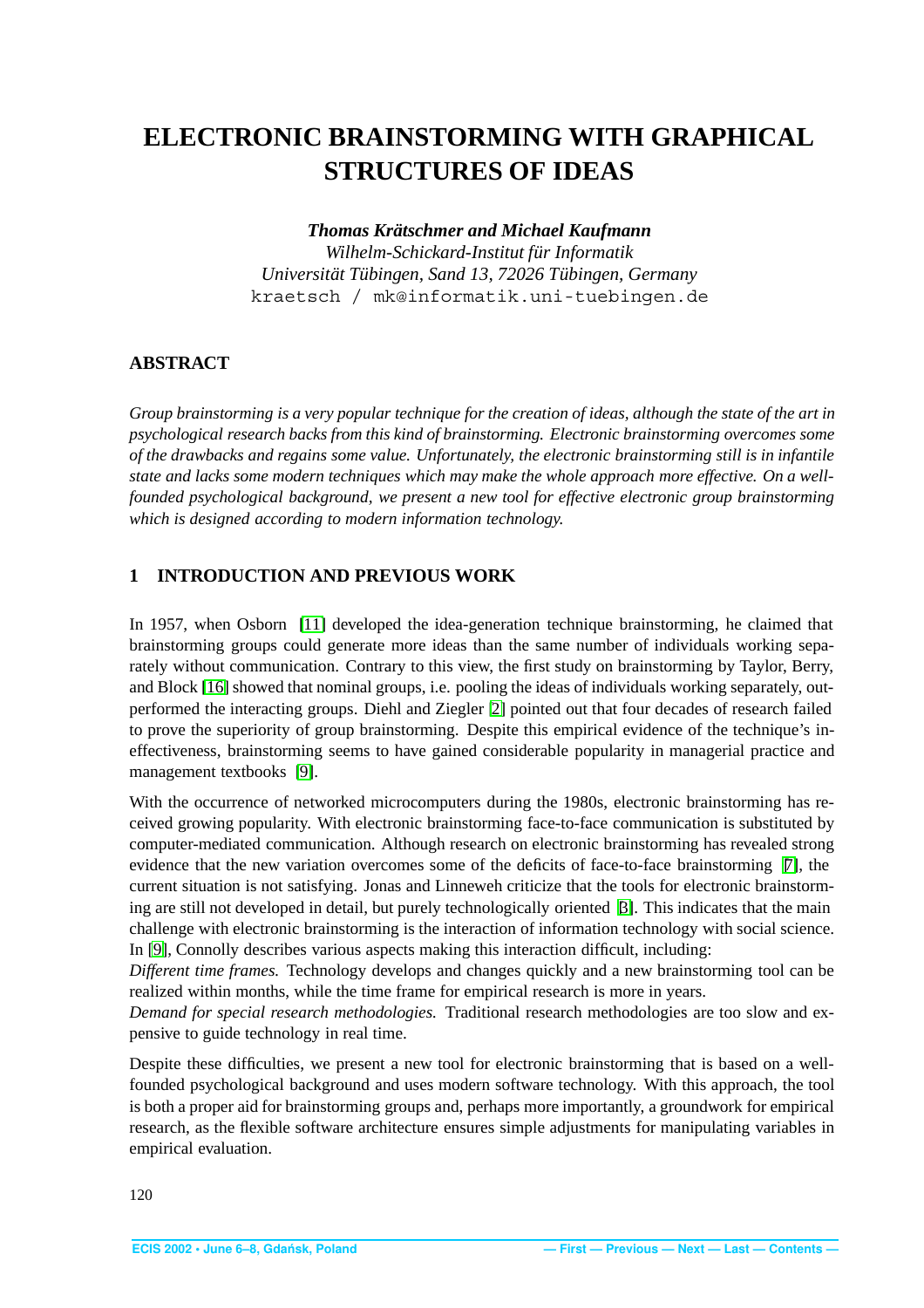#### <span id="page-2-0"></span>**1.1 Basics on brainstorming**

Brainstorming is an idea-generation technique that encourages a free flowing stream of ideas. According to Osborn, the basic principles of brainstorming are the deferment of judgment and the principle that quantity breeds quality. From these principles, the four rules of brainstorming can be derived: the more ideas the better, the wilder the ideas the better, improve or combine ideas already suggested and do not be critical. The main reason for group brainstorming is the assumption that mutual stimulation increases the number and quality of ideas. More than 20 empirical studies have compared the performance of nominal groups and face-to-face groups, and all disproved this traditional assumption [\[6\]](#page-10-5).

In order to get guidelines for developing a new electronic brainstorming tool, it seems worthwhile to examine plausible reasons for the ineffectiveness of face-to-face groups. The only difference between nominal groups and face-to-face groups is the communication. In face-to-face groups, members can communicate, while in nominal groups, they cannot. According to Steiner [\[14\]](#page-11-2) communication leads to process gains that increase performance and process losses that decrease performance. If nominal groups perform better than face-to-face groups, then process losses outweigh process gains.

The most important process losses in face-to-face groups have been identified to be free riding, evaluation apprehension and production blocking. *Free-riding* denotes the strategy to rely on others to accomplish the task. The main reasons for free-riding are that increasing group size lowers the identifiability of individual contributions and decreases the perceived effectiveness of individual contributions [\[6\]](#page-10-5). Secondly, *evaluation apprehension* occurs since despite brainstorming instructions, group members might fear negative evaluations from others and, therefore, suppress uncommon ideas. Finally, *production blocking* results from the fact that the contributions have to be made in sequential order, i.e. at a given instant only one member can talk. Diehl and Stroebe [\[6\]](#page-10-5) specify two potential consequences: first, while waiting for their turn to speak, group members may forget ideas or suppress them because they seem less relevant at later time. Second, the simultaneous reception of other ideas could cause distraction and may interfere with the persons' own thinking. Furthermore, they could show that production blocking accounts for most of the groups' process losses.

#### **1.2 Basics on electronic brainstorming**

In general, electronic brainstorming tools allow each member to enter ideas into a computer workstation and provide a mechanism for distributing the ideas to the workstations of others. The usual way to realize such tools is the client/server paradigm. All ideas entered into the client workstations are sent to a central server workstation and stored there as a 'group memory'. On a member's request, this group memory or a part of it is sent to the corresponding client workstation.

In [\[5\]](#page-10-6), Dennis and Valacich describe that electronic brainstorming may affect process gains and losses in at least three ways:

*Degree of parallelism:* As each member has her own input device, members can enter their ideas simultaneously at any given instant and, therefore, the main reason for production blocking no longer exists. *Group Memory:* The stored group memory can be requested from the members at any time. This asynchronous communication should provide an advantage of electronic brainstorming over both nominal groups and face-to-face groups. In contrast to nominal groups, the possibility to communicate ideas preserves the process gains; for example, mutual stimulation and avoidance of redundant ideas. In contrast to face-to-face groups, the asynchronous form of communication prevents production blocking.

*Anonymity:* With electronic brainstorming, the degree of anonymity can be manipulated easily. However there is a trade-off between the temptation to free-ride and evaluation apprehension. In anonymous groups, members may be tempted to free-ride, as the authors of specific ideas cannot be identified. On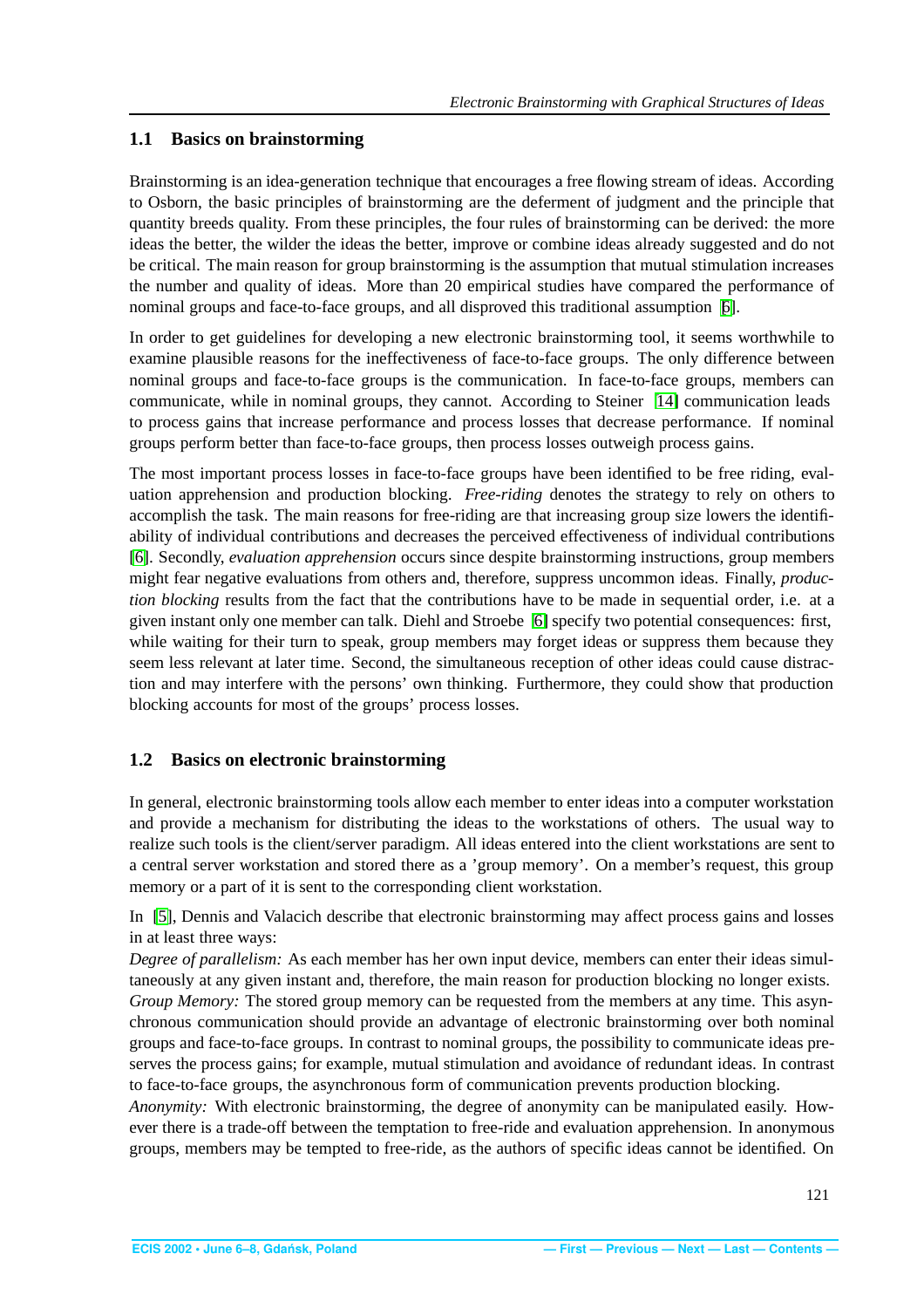<span id="page-3-0"></span>the other hand, in identified groups, evaluation apprehension might be high. The usual ways to realize identified groups are name tags or photos tied to the ideas in group memory. Most authors agree that anonymity is favorable for groups with members of different status. McLeod, after an analysis of empirical studies on anonymity in idea-generating tasks, concludes that on average "anonymous groups produce more and higher quality ideas than do identified groups" [\[10\]](#page-10-7).

It seems indisputable that electronic brainstorming groups generate more ideas than face-to-face groups [\[7\]](#page-10-3), but whether electronic brainstorming groups outperform nominal groups in general is not clear cut. For large groups (12 persons) evidence is given that electronic brainstorming groups generate more ideas than nominal groups do, while for small groups (6 persons), there seems to be no difference [\[5,](#page-10-6) [18\]](#page-11-3). With electronic brainstorming groups, the process gains seem to outweigh the process losses in large groups, but not in small groups. In [\[5\]](#page-10-6), Dennis and Valacich give two possible hypotheses to explain these findings. First, redundancy avoidance, i.e. using the group memory to avoid repeating ideas already produced, may play a more important role in large groups. Second, larger groups may experience more synergy, as the ideas in group memory might be more heterogenous, due to different experience and knowledge of the members. In the next section, we discuss a more theoretical model for cognitive creativity, in order to obtain new concepts for brainstorming tools (sectio[n3\)](#page-4-1).

# **2 THE CREATIVITY MODEL**

There are at least three important aspects for creativity itself [\[8\]](#page-10-8): *the result* of creative thinking, *the process* of getting results and *the persons* developing the creativity. Our approach follows the cognitive process oriented view, and takes into account that the synthesis or merging of previously separate concepts plays an important role when creating creative ideas [\[15\]](#page-11-4). In the next subsection, we will review the results of Santanen, Briggs and Vreede [\[12\]](#page-10-9).

#### **2.1 The cognitive network model of creativity**

Santanen, Briggs and Vreede denote homogenous bundles of related items in memory as *frames* and assume that such frames are the basic units of knowledge stored and manipulated in memory. Individual frames that currently occupy short-term memory are referred to as *salient* and the process that causes some particular frame to become salient is referred to as *activation*. When two or more frames are simultaneously salient, they are said to be *associated*. Activation of successive frames is assumed to spread through memory by traversing the links which connect some salient frame to other frames. A frame becoming salient causes the activation of yet other frames. According to the model, these activation patterns are frequent and regular.

The widely accepted assumption that highly creative ideas often arise from the combination of previously unrelated concepts can be formulated in terms of the model: ". . . the creativity of a solution is a function of the degree to which frames that were previously distant from one another become saliently associated in the context of problem-solving " [\[12\]](#page-10-9). According to the model it is not easy to get certain distant frames associated, due to the potentially large number of intermediate frames. Due to the limited resources of short term memory and the enormous size of semantic memory, only a tiny fraction of frames can be salient at a certain point. When the limited resources of short term memory become consumed, salient frames have to be 'abandoned' to get space for new frames, so it can be necessary to displace the content of short term memory many times to reach distant areas of the knowledge network. The model implies another obstacle for creativity: The more that resources of short term memory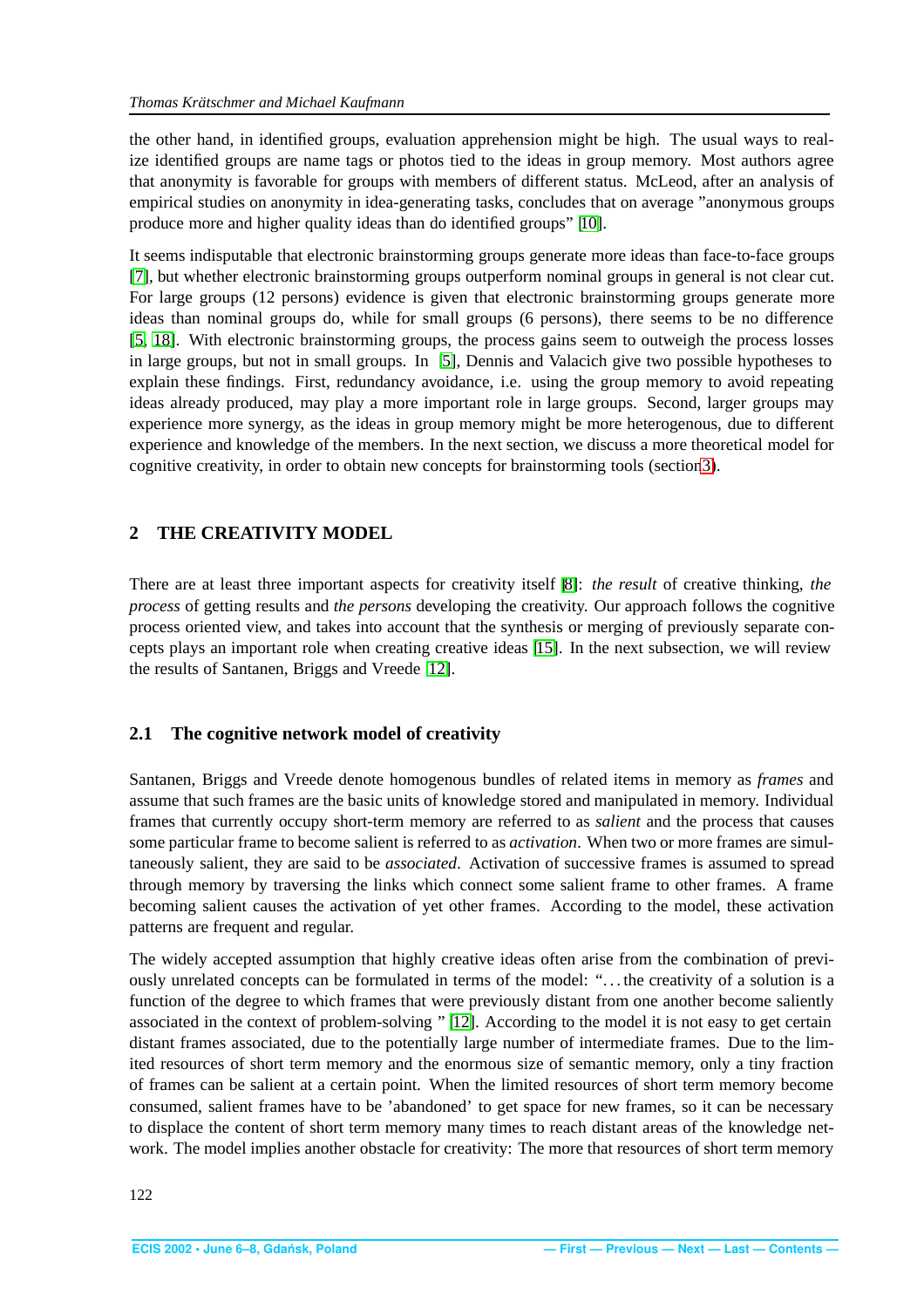<span id="page-4-0"></span>are bound by salient frames, the less resources remain available for evaluating combinations of those frames.

The authors conclude that the limits of short term memory, together with the frequent and regular activation patterns of frames "form barriers which may help explain why people rarely venture beyond highly familiar concepts while generating creative solutions to problems [\[12\]](#page-10-9)".

# <span id="page-4-1"></span>**3 REQUIREMENTS FOR A NEW TOOL**

#### **3.1 Requirements derived from the research on (electronic) brainstorming**

*Maintain the empirically proven advantages of existing tools.* Two aspects are crucial here: First, preserving process gains by supporting communication through the group memory and second, reducing the main process loss production blocking by supporting the parallel input of ideas and asynchronous access to the group memory.

*Anonymous groups and flexible logging facility.* To ensure anonymity between the members, the visualization of the group memory should have no hints on how to find out who entered an idea. But it is not enough to consider the brainstorming group alone. A mechanism for logging the actions of the group members may be necessary in some situations. Logging data is important for experimenters evaluating the tool, or may be used to generate statistics with the relative performance of each member, in order to reduce the free-riding effect. As the ratio between social recognition and demand for anonymity depends on the specific situation, the tool should be quite flexible in this aspect and leave the decision on an adequate ratio to the users.

*Display the whole group memory.* In order to avoid redundant ideas, members should be able to examine the whole group memory and not just random selections of it.

*Reduce costs of interaction.* Overhead costs of interaction should be reduced, so that even in small groups with homogenous ideas, the process gains of interaction can overweigh the losses.

# **3.2 Requirements derived from the cognitive network model of creativity**

The cognitive model of creativity indicates that brainstorming tools can support members in producing creative ideas in two ways: First, in reducing the cognitive load and second, by facilitating the combination of distant frames.

*Reducing the cognitive load.* Cognitive load can be reduced by coding several frames that are simultaneously and repeatedly salient into a new, more abstract chunk [\[12\]](#page-10-9). A new brainstorming tool that provides different abstraction layers, i.e. allows one to distinguish between concrete ideas and generic categories, might support the building of more abstract concepts. The abstract categories in group memory may provide additional benefits. As the properties of categories will be less specific than those tied to concrete ideas, abstract categories might be more useful in stimulating various new ideas.

*Facilitate the combination of previously unrelated concepts.* Reducing cognitive load by supporting more abstract categories might already facilitate the process of making new associations between previous unrelated concepts. Our approach explicitly tries to support this important concept for creativity. The key to overcoming the described restrictions of creativity caused by the regular activation patterns of a person is to utilize group collaboration. As no two persons have the same cognitive networks and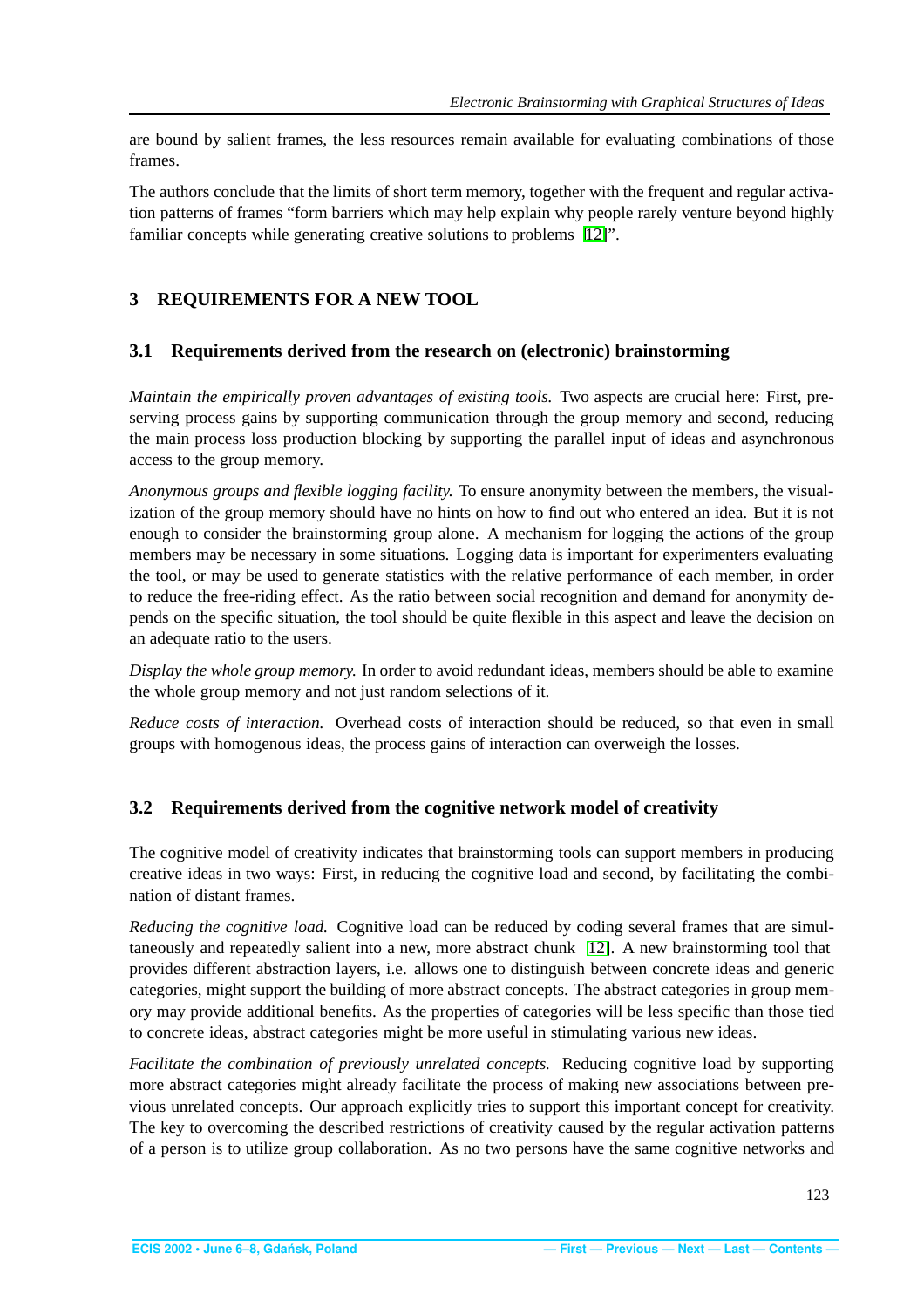<span id="page-5-0"></span>activation patterns [\[12,](#page-10-9) [2\]](#page-10-1), it is likely that with different persons, the same concept subsequently activates quite different concepts. If the tool displays all these concepts of various members in one close area, each member can view different but related concepts at a glance, while these concepts may be quite distant in her own cognitive network.

#### **4 THE NEW TOOL BRAINSTORM**

Through a visual representation of ideas, we were able to put the above design goals into practice. The visual representation of ideas as nodes, together with the option to connect certain nodes with each other, allows the users to build individual idea structures. The central concept of *Brainstorm* is to concatenate these individual structures into a common group structure or group memory.

#### **4.1** *Brainstorm* **from a user's point of view**

Two roles of users can be discriminated, members of brainstorming groups using the *Brainstorm* client and the moderator operating the *Brainstorm* server. The moderator can open a brainstorming session by simply specifying a session name and the brainstorming topic. After closing the session, she can edit and save the session results.

While a session is open, members can log in by specifying a pseudonym, the session name and the address of the server workstation. After logging in, a member gets a workspace for the individual idea structure. On this workspace, nodes for ideas can be created and edges can be dragged between nodes, in order to indicate some kind of relation. A member can edit the text of nodes, move nodes, delete nodes or edges and change the type of nodes. Three different types of nodes are available: idea nodes, category nodes and domain nodes (cf. figur[e 1\)](#page-5-1).



<span id="page-5-1"></span>Figure 1: Node types of *Brainstorm*

To get stimulated from the ideas of others, a view of the group memory can be requested at any time. A view of the group memory is generated for each member individually in a way that the member's own individual structure can be recognized easily within the group memory (cf. figur[e2\)](#page-6-1). Within the view of the group memory, members can fade in/fade out each of the three levels of abstraction by pressing/releasing the corresponding buttons. While the view of the group memory is displayed, two additional operations are possible. Per drag and drop, members can take over nodes from the view or join nodes from the view with nodes of the individual structure. A node dragged from the view can be dropped on the workspace to take it over, or it can be dropped on a node of the individual structure to join the nodes. In group memory, these taken or joined nodes become links between individual structures. In the individual structure, these nodes are on par with the nodes created by the member, i.e. these nodes can be altered or deleted, just as other nodes can.

As the structures might become quite huge during a brainstorming session, the client user interface includes different aids for zooming and simple navigation within structures that do not fit entirely on the screen.

124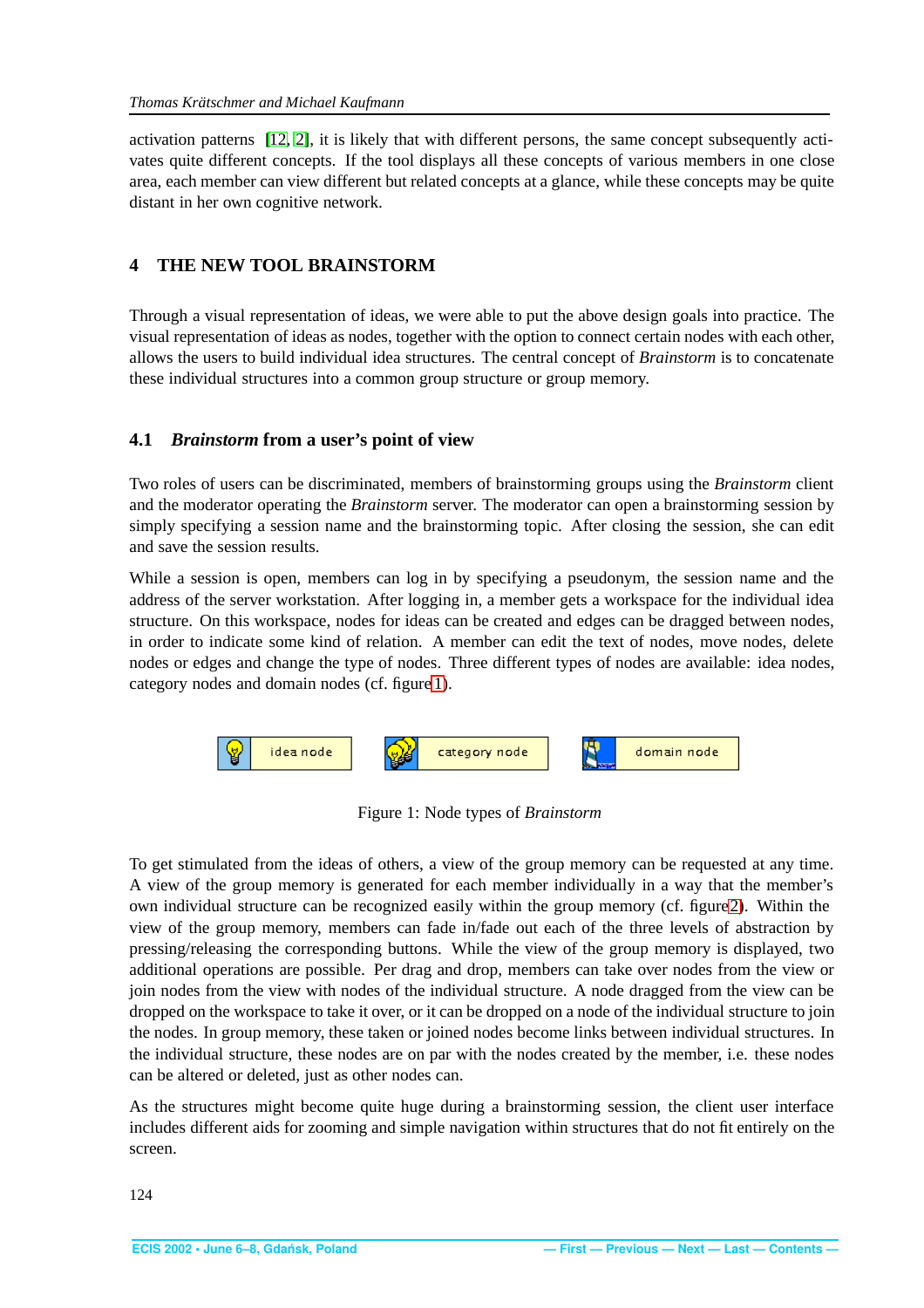<span id="page-6-0"></span>

<span id="page-6-1"></span>Figure 2: *Brainstorm* client with view of the group memory shown on the right side. Within the view, two kinds of nodes are differentiated: own nodes, i.e. nodes corresponding to nodes from the individual structure having a blue border at the left side and nodes from other members having a grey border. Accordingly, edges corresponding to edges from the individual structure are black and other edges are grey. Furthermore, own nodes are ordered in a similar way to in the individual structure. These features make it easy for a member to spot her own individual structure within the view of the group memory. The overviews at the bottom show the entire structures and can be used for navigation.

Members can log off from a session at any point of time. As long as the session is open, a member can re-register with her pseudonym, possibly from another workstation.

#### **4.2 The new architecture and the underlying yFiles library**

One goal of *Brainstorm* is to facilitate empirical research, so the software architecture should support the easy and rapid implementation of special variations. In order to achieve this goal, modularity and extensibility were the main design goals for the software architecture. Figure [3](#page-7-1) illustrate that the user interface and the implementation of the communication mechanism are separated from the application logic by well-defined interfaces. This allows changes in one module, for example the user interface, without impingement on the rest of the system. Additionally, *Brainstorm* has a layered architecture, making it possible to replace a certain layer or add an additional layer with specific features. The *protocol layer* is responsible for the communication between the client and the server. The *application layer* provides the higher layers with general features for distributed application, for example log in and log off mechanisms. The *graph layer* offers functions for the distributed manipulation of graph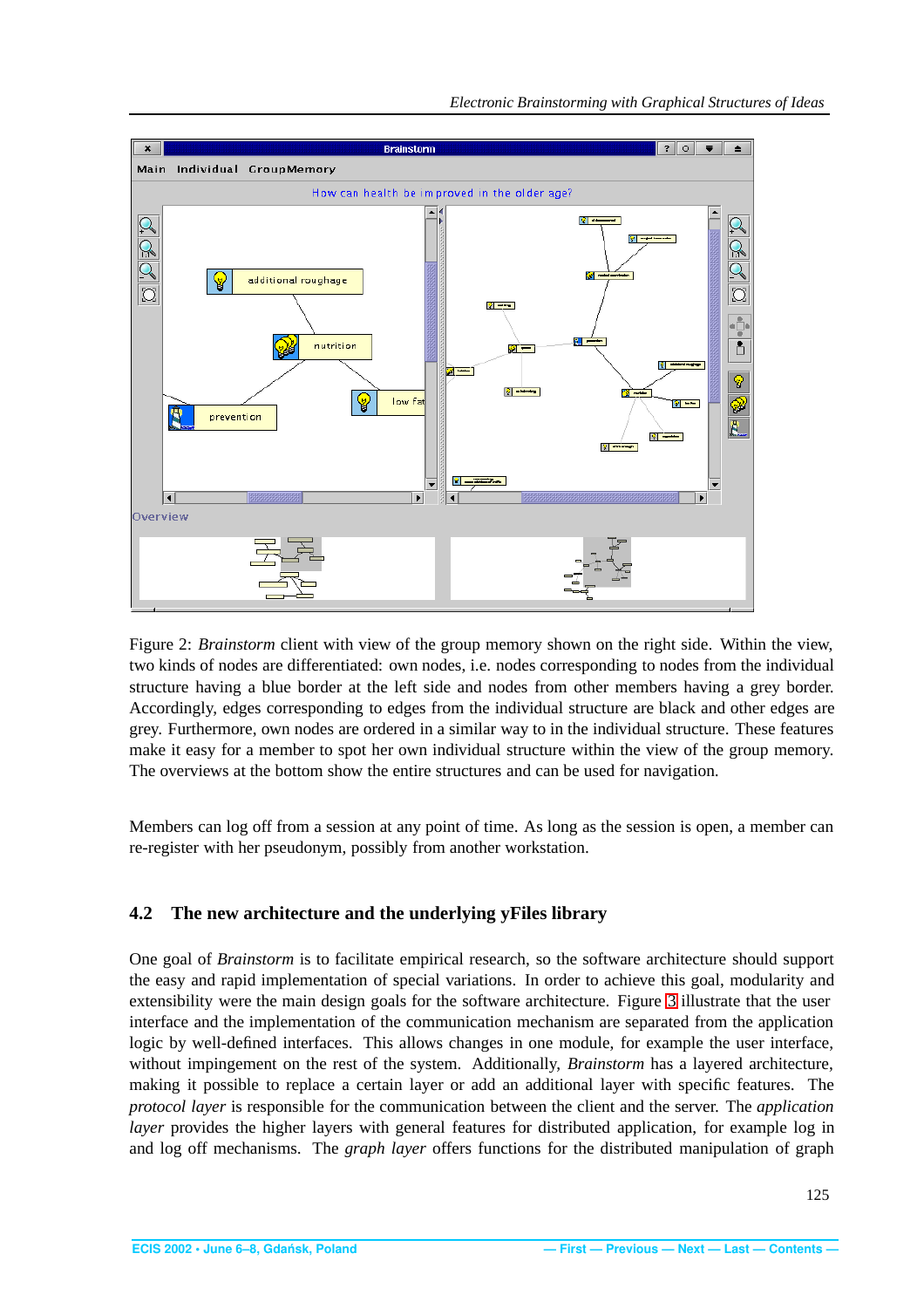<span id="page-7-0"></span>

<span id="page-7-1"></span>Figure 3: The *Brainstorm* architecture

structures and the transmission of graph structures across computer networks. The *super-graph layer* quite specifically fulfills the requirements formulated in section [3,](#page-4-1) and will now be described in more detail.



<span id="page-7-2"></span>Figure 4: Super-graph layer

Figure [4](#page-7-2) shows a schematic representation of the super-graph layer's data structures. The figure shows an example session with three members  $M_1$ ,  $M_2$  and  $M_3$ , and indicates two copies of each individual structure, one within the client of a certain member and one within the server. If a member alters her individual structure, the corresponding individual structure at the server side will be altered accordingly. However, most alterations of an individual structure have implications on the group memory as well. The fundamental concept of the super-graph layer is that each specific idea, category, or domain has exactly one representative in group memory, while there may be representations of an idea, category, or domain in various individual structures. The representative is mutually referenced with each of its representations. For example, in figure [4,](#page-7-2) idea1 is represented in the individual structures of  $M_1$  and  $M_2$ . For the operations members can execute on their individual structures, the super-graph layer defines the corresponding operations on the group memory. Now, if a member connects two ideas with an edge, the representatives of these two ideas will be connected in group memory.

The two additional operations 'take node' and 'join nodes' described above are defined by the super-graph layer as well. Figure [4](#page-7-2) illustrates the 'take over' operation: Member  $M_3$  had dragged the *idea*2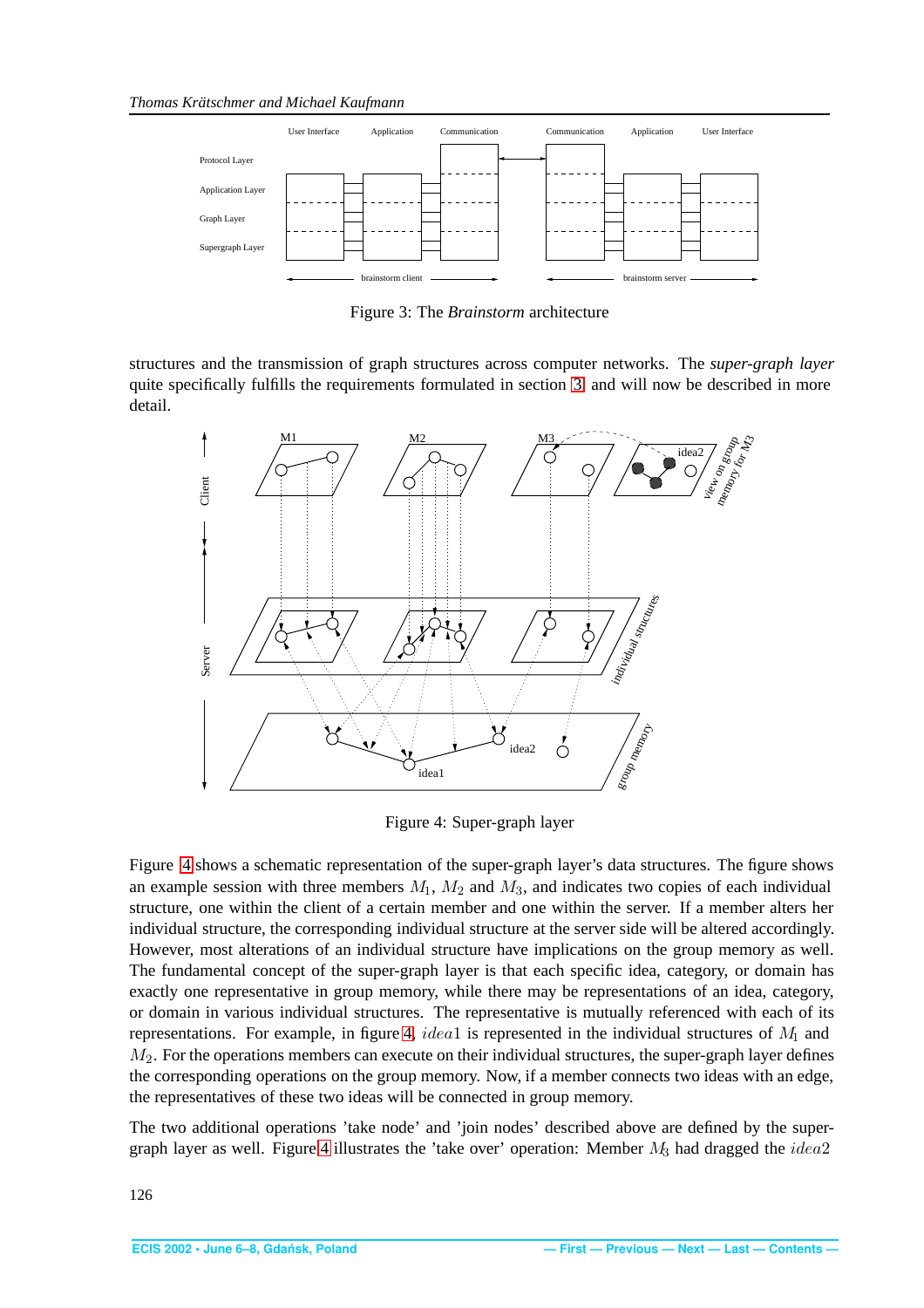<span id="page-8-0"></span>from the view of the group memory into her own individual structure. Thereby, a new representation of idea2 was created within the corresponding individual structure at server side, and this new representation will be mutually referenced with the representative of *idea*?. Thus, the representative of *idea*? has become a link in group memory between the individual structures of  $M_2$  and  $M_3$ .

With this conception of the super-graph layer, there is no concept of ownership, i.e. all the representations of a representative are totally equal. Nevertheless, an idea will not be deleted from group memory unless the author deletes the idea herself. More accurately, a representative is removed from group memory if and only if a member deletes the last representation.

#### **4.3 Short Description of yFiles**

For the implementation of the upper two layers, the *graph layer* and the *super-graph layer*, the yFiles library [\[19\]](#page-11-5) is used. The yFiles is a Java-based library for the visualization and automatic layout of graph structures. Included features are data structures, graph algorithms, diverse layout and labeling algorithms and a graph viewer component. The viewer component supports features like zooming, scrolling, layout morphing and different levels of detail rendering. Within the *Brainstorm* client this viewer component is used for displaying the individual structure and the view of the group memory. Within the *Brainstorm* server, the data structures of the yFiles library are used for the individual structures and the group memory.

Currently, yFiles includes graph layout algorithms for a variety of different layout styles. For the automatic layout of the view of the group memory, *Brainstorm* uses the organic layouter of the yFiles. This layout algorithm follows the force-directed layout paradigm. The vertices are modeled by charged balls repelling each other to observe even spacing, while the edges are modeled by springs to observe closeness of adjacent vertices. Various energy-minimization approaches lead to layouts with nice features: clusters, as well as symmetries can easily be recognized, the vertices spread well on the page, adjacent vertices are placed in each other's neighborhood, additional constraints can be incorporated, etc. For an overview, see e.g. [\[1\]](#page-10-10).

# **5 EVALUATION AND DISCUSSION**

The most important condition for the new concept of *Brainstorm* is that members create structures by dragging edges between nodes. We have done some informal experiments with *Brainstorm* and it seems that people connect related nodes intuitively. Furthermore, these informal tests have shown that in general people need less than five minutes to get used to the *Brainstorm* client. At the institute of psychology in Tübingen, *Brainstorm* will be empirically evaluated and compared to the traditional approach, which will show how far the new concepts will lead. For this study we have enhanced the tool by simply adding another software layer providing features for a more sophisticated evaluation, including:

*Time frames.* All logged in clients can be simultaneously enabled and will be simultaneously disabled when a selected time frame expires. Progress bars show the consumed time.

*Keeping certain features independent.* We have installed four modi, namely either the group memory is enabled or disabled, for the user, and secondly, the graphical view shows either either the twodimensional structure as described above, or just a linear list of nodes. So, we are able to experimentally evaluate the effect of each of the features.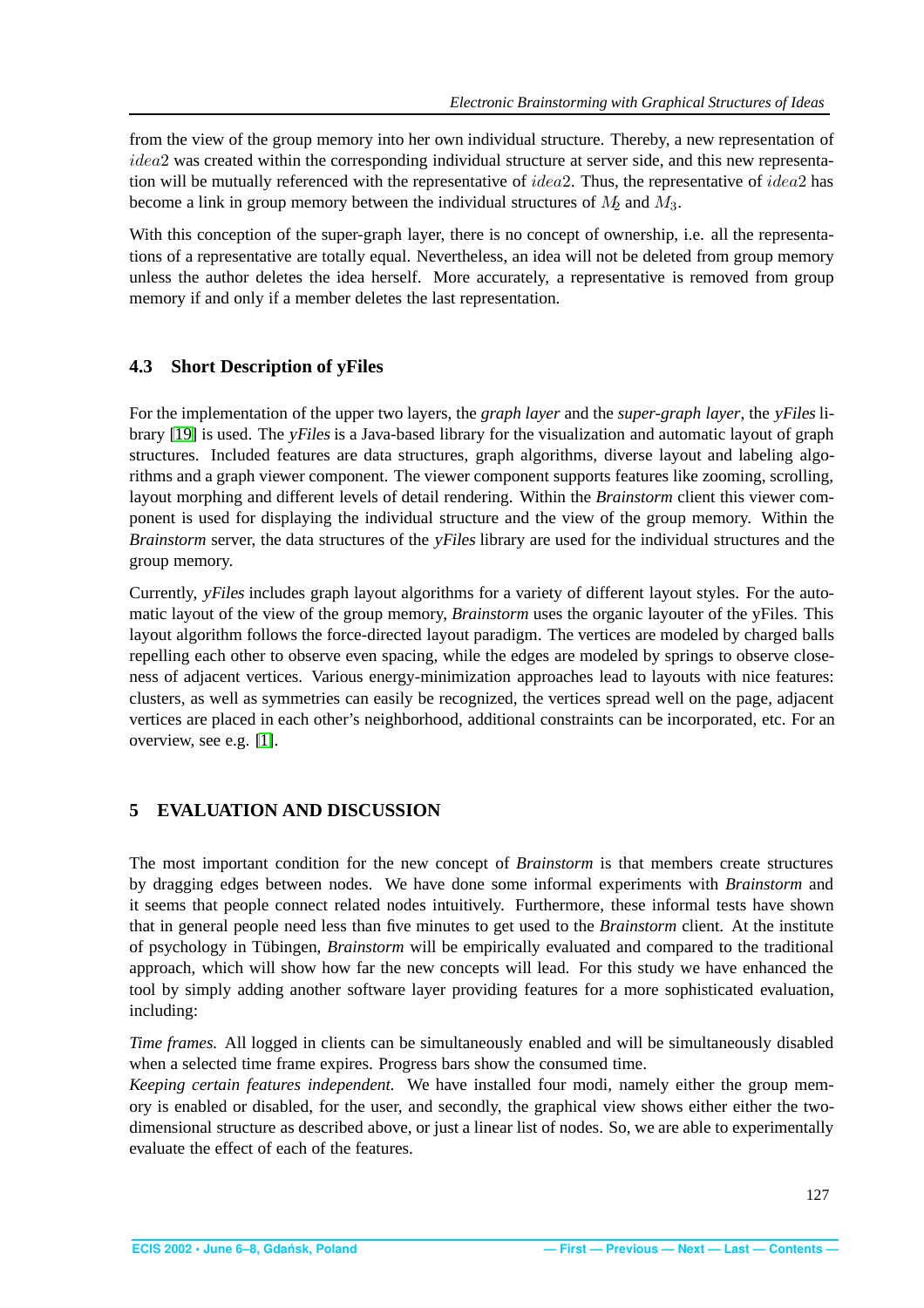<span id="page-9-0"></span>As we have no data from these experiments yet, we will explain how the requirements have been met by our tool *Brainstorm* on a more theoretical basis.

*Maintain the empirically proven advantages of existing tools.* With *Brainstorm*, members can create nodes to enter ideas at any time, just as they can request the group memory at any time.

Due to the graphical visualization of ideas additional operations, for example 'moving a node', are necessary. In order to avoid a new kind of production blocking caused by difficulties in operating the client, the interaction with the client user interface has been kept simple and intuitive. For example, all the operations on the individual structure, for example, create nodes or delete edges, work independently whether a view of the group memory is displayed or not.

*Anonymous groups and flexible logging facility.* Within a view of the group memory, two kinds of nodes are visually distinguished: nodes of the individual structure and other nodes. No other information is given, in particular, no hints on who created a specific node. The degree of anonymity at the server side depends largely on 'social protocols'. A group can agree to use their real names or meaningless pseudonyms while logging in to a session. Furthermore, the server user interface allows one to disable the logging mechanism completely.

*Display the whole group memory and reduce costs of interaction.* These two requirements seem contradictory at first glance, as an examination of the whole group memory might take a long time. With *Brainstorm*, this conflict can be resolved. In group memory, related nodes are displayed nearby and different levels of abstraction are supported. The combination of these two features allows the members to find ideas of interest quickly and with little distraction and should, therefore, reduce the costs of interaction. Members thinking of ideas on a special aspect must not read all ideas of an arbitrary or chronological list, but can concentrate on the specific region for that aspect. Locating a region of interest is facilitated by the possibility of initially merely displaying the more abstract levels.

*Decreasing cognitive load.* The possibility of specifying categories or domains and examining the categories or domains of others may promote the generation of abstract chunks of information.



<span id="page-9-1"></span>Figure 5: Related ideas are displayed nearby

*Facilitate the combination of previous unrelated concepts. Brainstorm* creates views on the group memory which display related nodes nearby. It is safe to assume that due to different cognitive networks and activation patterns, different people produce different ideas and specify different subjective meaningful relations between the ideas. So *Brainstorm* displays concepts nearby, which might be distant and not related in the cognitive network of a particular member. This is illustrated in figure [5,](#page-9-1) which shows part of the *Brainstorm* client of a member  $M_1$  participating at a brainstorming session to improve a company's profit. The group memory on the right side shows the category 'make better use of the production capacities' and two related ideas of other members. The ideas 'work at weekends' and 'recruit employees' displayed nearby might stimulate  $M<sub>1</sub>$  to the new idea of recruiting new employees who just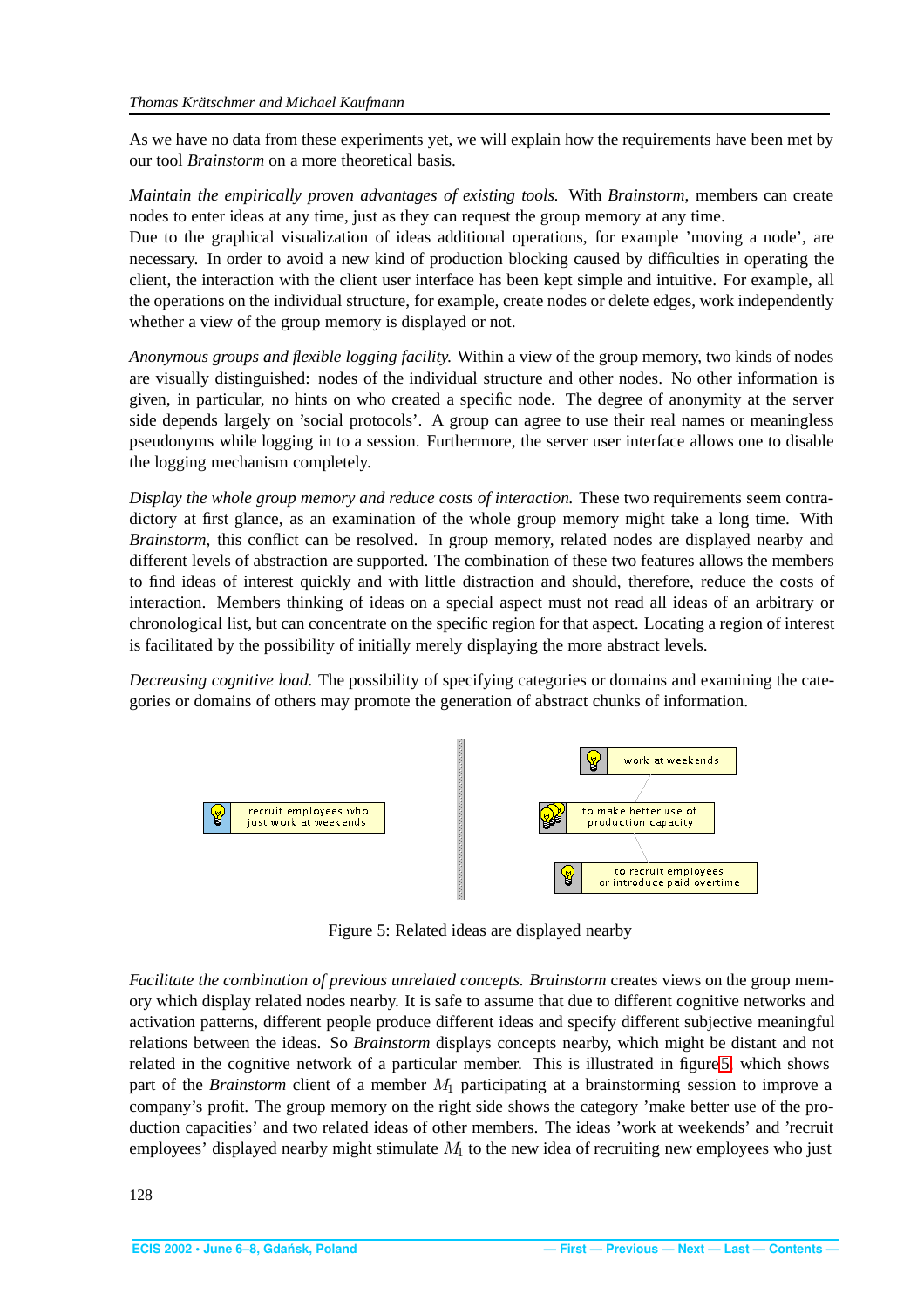<span id="page-10-11"></span>work at weekends.<sup>[1](#page-10-12)</sup>

Note that our approach to graphically support the cognitive networks of individuals and for combining those networks for group brainstorming reminds of recent employments of cognitive maps. In this paper, we tried to avoid the connection to *cognitive maps*, since it has been used in many different and not always well-defined ways. Originally, it has been a tool to describe the way rats memorize their food path through a labyrinth [\[17\]](#page-11-6), and more generally, it is used to identify individual perception in a certain environment. Nowadays, it is even employed as a tool for marketing. Recently, people have tried to find ways to combine cognitive maps of individuals [\[13\]](#page-11-7). This should reflect a common perception of a group of individuals for a certain situation. We are aware of those approaches and will compare them with ours in the future.

**Acknowledgement** The authors would like to thank Michael Diehl for assistance and guidance with questions about the psychological basis of this work.

#### <span id="page-10-10"></span>**References**

- [1] Giuseppe Di Battista, Peter Eades, Roberto Tamassia, and Ioannis G. Tollis. *Graph Drawing: Algorithms for the Visualization of Graphs*. Prentice-Hall, Upper Saddle River, New Jersey, 1999.
- <span id="page-10-1"></span>[2] Margarete Boos, Kai J. Jonas, and Kai Sassenberg, editors. *Computervermittelte Kommunikation in Organisationen*, chapter Michael Diehl, Rene Ziegler: Informationsaustausch und Ideensammlung in Gruppen, pages 89–101. Hogrefe, Göttingen, 2000.
- <span id="page-10-4"></span>[3] Margarete Boos, Kai J. Jonas, and Kai Sassenberg, editors. *Computervermittelte Kommunikation in Organisationen*, chapter Kai J. Jonas, Klaus Linneweh: Computerunterstützte Kreativitaetstechniken für Gruppen, pages 115–126. Hogrefe, Göttingen, 2000.
- <span id="page-10-13"></span>[4] Edward de Bono. *Serious Creativity. Die Entwicklung neuer Ideen durch die Kraft lateralen Denkens*. Schäffer-Poeschel, Stuttgart, 1996.
- <span id="page-10-6"></span>[5] Alan R. Dennis and Joseph S. Valacich. Computer brainstorms: More heads are better than one. *Journal of Applied Psychology*, 78:531–537, 1993.
- <span id="page-10-5"></span>[6] Michael Diehl and Wolfgang Stroebe. Productivity loss in brainstorming groups: Toward the solution of a riddle. *Journal of Personality and Social Psychology*, 53:497–509, 1987.
- <span id="page-10-3"></span>[7] R. Brent Gallupe, William H. Cooper, Mary-Liz Grisé, and Lana M. Bastianutti. Blocking Electronic Brainstorms. *Journal of Applied Psychology*, 79:77–86, 1994.
- <span id="page-10-8"></span><span id="page-10-2"></span>[8] Walter Hussy. *Denkpsychologie*, volume 2. Kohlhammer, Stuttgart, 1986.
- [9] Sara Kiesler, editor. *Culture of the Internet*, chapter 12: Terry Connolly: Electronic Brainstorming: Science meets technology in the group meeting room, pages 263–276. Lawrence Erlbaum Associates, Mahwah, NJ, USA, 1997.
- <span id="page-10-7"></span>[10] Poppy Lauretta McLeod. A Comprehensive Model of Anonymity in Computer-Supported Group Decision-Making. In *Proceedings of the 18th International Conference on Information Systems, Atlanta*, pages 223– 234, 1997.
- <span id="page-10-0"></span>[11] Alex F. Osborn. *Applied Imagination: Principles and Procedures of Creative Thinking (rev.ed.)*. Scribner, New York, 1957.
- <span id="page-10-9"></span>[12] Eric L. Santanen, Robert O. Briggs, and Gert-Jan de Vreede. The Cognitive Network of Creativity: a New Causal Model of Creativity and a New Brainstorming Technique. In *Proceedings of the 33rd Hawaii International Conference on System Sciences*. IEEE, 2000.

<span id="page-10-12"></span><sup>&</sup>lt;sup>1</sup>The Swedish company *Perstop Corporation* put exactly this idea into practice with big success. [\[4\]](#page-10-13)